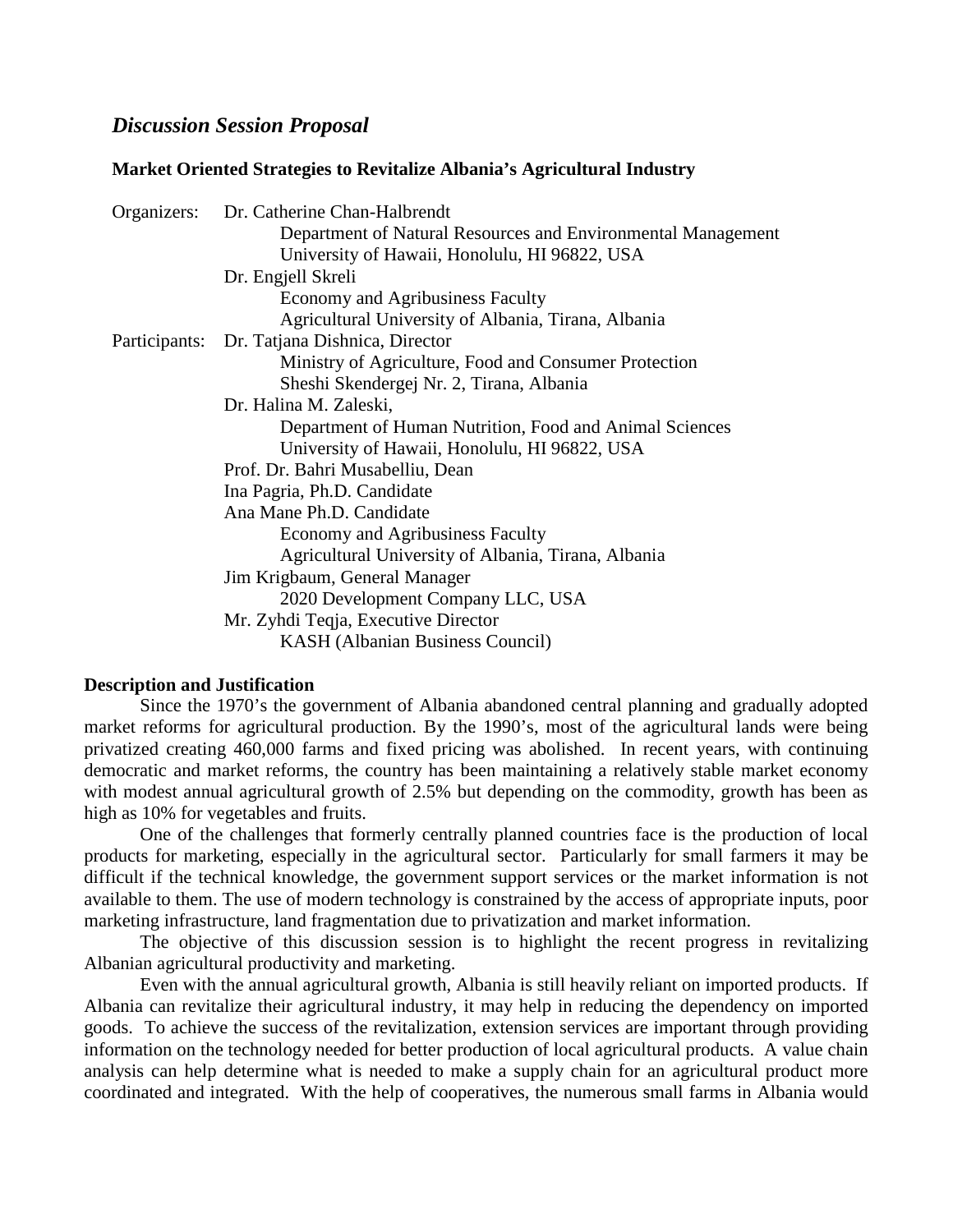be able to produce a consistent supply of agricultural products for a market with stable prices and gain marketing power. The presenter's findings and views will allow for active engagement of the audience in sharing and comparing their own country's insights and perspectives. All countries with similar agricultural market reforms and trade liberalization can gain tremendously from interacting with other practitioners and researchers from the IAMA Conference. The impact of this symposium will be invaluable to those interested in development, conducting business and developing agriculture in a country transitioning from central planning to market driven. A brief introduction of each topic is presented below to provide the foundation for the topics to be presented and discussed at the conference.

## *Role of Extension in Revitalizing Agricultural Sector (Dishnica, Zaleski and Teqja (Discussant))*

Agricultural extension is a new phenomenon in Albania. After 1990, rapid and major changes took place in the agricultural sector due to the support for the development of public extension services. Now, public extension service is widespread with many projects financed by European Union, Dutch and the U.S. government. The extension service has five Agricultural Technology Transfer Centers that conducts research supporting 12 Regional Departments of Agriculture, Food and Consumer Protection (DAFCP). The 12 DAFCP supports 120 Agricultural Information Centers where farmer can seek technical assistance and consultations. The Agricultural Information centers are located strategically to allow for the greatest numbers of small farmers to have access to the available agricultural information and knowledge. However, Albanian farms face major challenges, as they are typically small with low capital investment and credit is not readily available. In addition, farmer organizations are few and marketing infrastructure is poor. These challenges require strengthening of the extension services to enhance the technical support given to farmer. In recent years an effort to integrate extension with researchers at the Universities is underway. The impact of this move is critical for the country's revitalization. Inputs from the experts from the conference will provide insights of the pros and cons of extension service in developing countries contrasting it with neighboring transitional countries or the U.S. land grant model and other European models.

# *Value Chain Approach to Analyze the Fruit and Vegetable Industry (Skreli and Chan-Halbrendt (Discussant))*

Competitiveness in Albanian agriculture is at a critically low level showing a ratio of export/import of 1/9. This can be attributed to the uncoordinated supply and lack of integration throughout the entire agricultural supply chain (farming, processing and marketing), as well as the lack of government support services and poor institutional policies. For this reason, a value chain approach to analysis has been preferred to analyzing each individual supply chain components separately. This study is focusing on a growing industry: fruits and vegetables in the Fier region. The paper comes up with a number of recommendations for decision makers– at both central and local governmental levels and private actors in the system. Discussions at the conference will be centered on the value chain approach and the strategic coordination and possibly implementation strategies for profit maximization.

## *Marketing Efficiency: The Role of Cooperative (Musabelliu , Pagria and Krigbaum (Discussant))*

The family farms in Albania are challenged by lack of economies of scale, considerable land fragmentation, overcrowded rural families, lack of credit for purchasing inputs, lack of transparent public institutional framework, high interest rates, inadequate collateral and lack of information and infrastructure. Furthermore, individual farm production activities are purposely designed to fulfill family needs for food and also to diminish economic risk. This production scheme has transformed the Albanian agriculture to first produce for self-consumption, which results in little attention paid to the